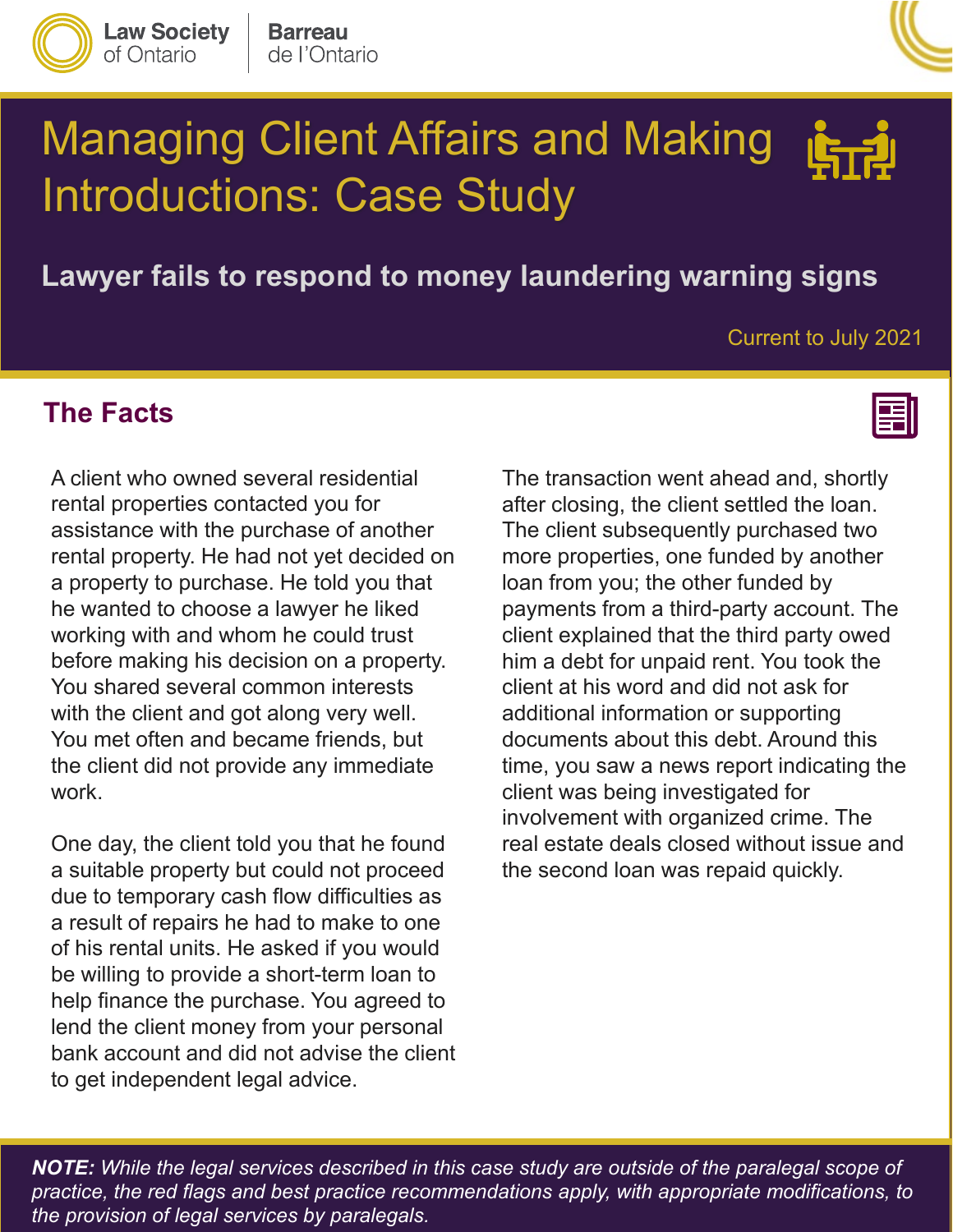## **Red Flags**





## **What Should You Have Done?**



You should always exercise a high degree of caution when a client seeks to establish a relationship without asking you to undertake any specific legal work. Criminals may seek to "groom" you as part of their illegal scheme.

In this scenario, you should have:

- **Identified risks associated with the transaction.** Short-term loans of large sums are a red flag that you should have been aware of and addressed.
- **Complied with your professional obligations relating to transactions with clients.** You are prohibited from lending money to a client who is not a related person unless the transaction is fair and reasonable to the client; any conflicting interest is explained to the client; the client obtains independent legal representation; and the client consents to the transaction (rr. 3.4-27 – 3.4-29 of the *[Rules of Professional Conduct](https://lso.ca/about-lso/legislation-rules/rules-of-professional-conduct)*).
- **Declined to act.** After discovering suspected links to organized crime, you should not have acted for the client.